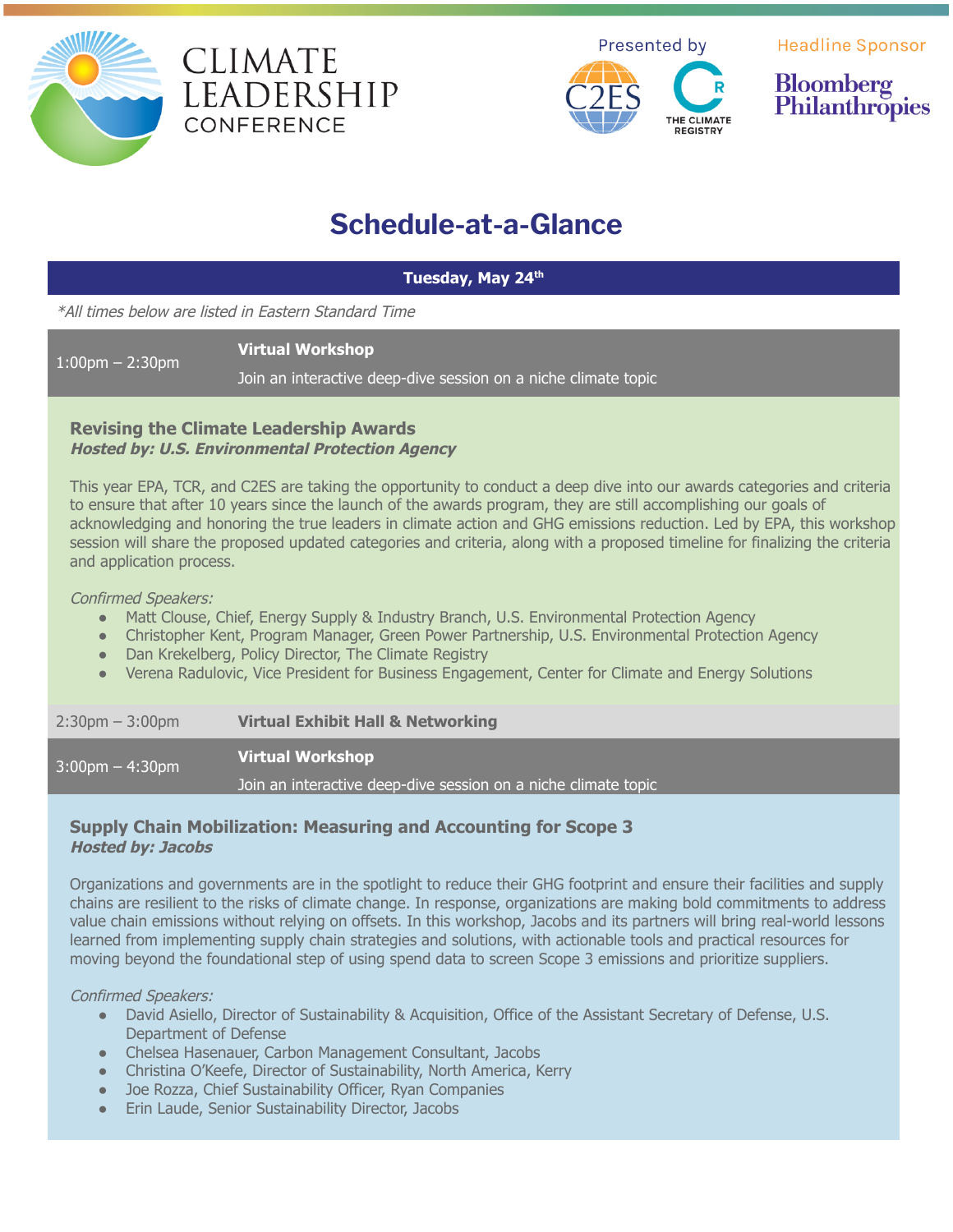6:00pm – 8:00pm

Get a jump start on the day ahead by processing your registration and picking up your badge.

| Wednesday, May 25th |                                                                                                                |  |  |  |
|---------------------|----------------------------------------------------------------------------------------------------------------|--|--|--|
| $7:00am - 6:00pm$   | <b>Conference Registration Open</b>                                                                            |  |  |  |
| $7:00$ am – 8:45am  | <b>Networking Breakfast</b>                                                                                    |  |  |  |
| $9:00$ am - 10:10am | <b>Interactive Workshops</b> (in-person only)<br>Join an interactive deep-dive session on niche climate topics |  |  |  |

# **Toward Net Zero Greenhouse Gas Emissions: Opportunities, Challenges, and the Role of "Handprint" Impacts Hosted by: Intel**

This workshop will explore net-zero GHG target setting opportunities and challenges within manufacturing sectors, as well as the role of downstream "handprint" impacts in the global transition to net-zero emissions.

#### Confirmed Speakers:

- Dr. Neal Elliott, Ph.D, Director Emeritus, American Council for an Energy-Efficient Economy
- Dr. Natasha Hodas, Ph.D, Carbon Footprint Program Manager, Global Public Affairs and Sustainability, Intel **Corporation**
- Sharon Nolen, Program Manager & Fellow, Global Natural Resource Management, Eastman Chemical Company
- Erik Mohn, Global Director, Sustainability Consultancy, Schneider Electric

# **Local Leadership, Federal Support: Pathways Toward Climate Resilience in U.S. Communities Hosted by: Center for Climate and Energy Solutions**

The growing intensity and frequency of extreme weather events due to climate change necessitates strong action across levels of government and the private sector to increase climate resilience. This workshop will explore local and regional experiences with climate resilience planning and project implementation, how federal programs and policies intersect with and are supporting climate resilience, and what more is needed to accelerate resilience action.

Confirmed Speakers:

- John Andrew, Deputy Director, Climate Resilience, California Department of Water Resources
- Laura Brush, Resilience Fellow, Center for Climate and Energy **Solutions**
- Shannon Blair, Sustainability Analyst, Los Alamos National **Laboratory**
- Sarah Gould, Acting Pollution Prevention Program Lead, Los Alamos National Laboratory
- Paul Robinson, Executive Director, RISE Resilience **Innovations**

10:10am-10:30am **Networking and Refreshments Break**

10:30am-11:40am **Interactive Workshops** (in-person only)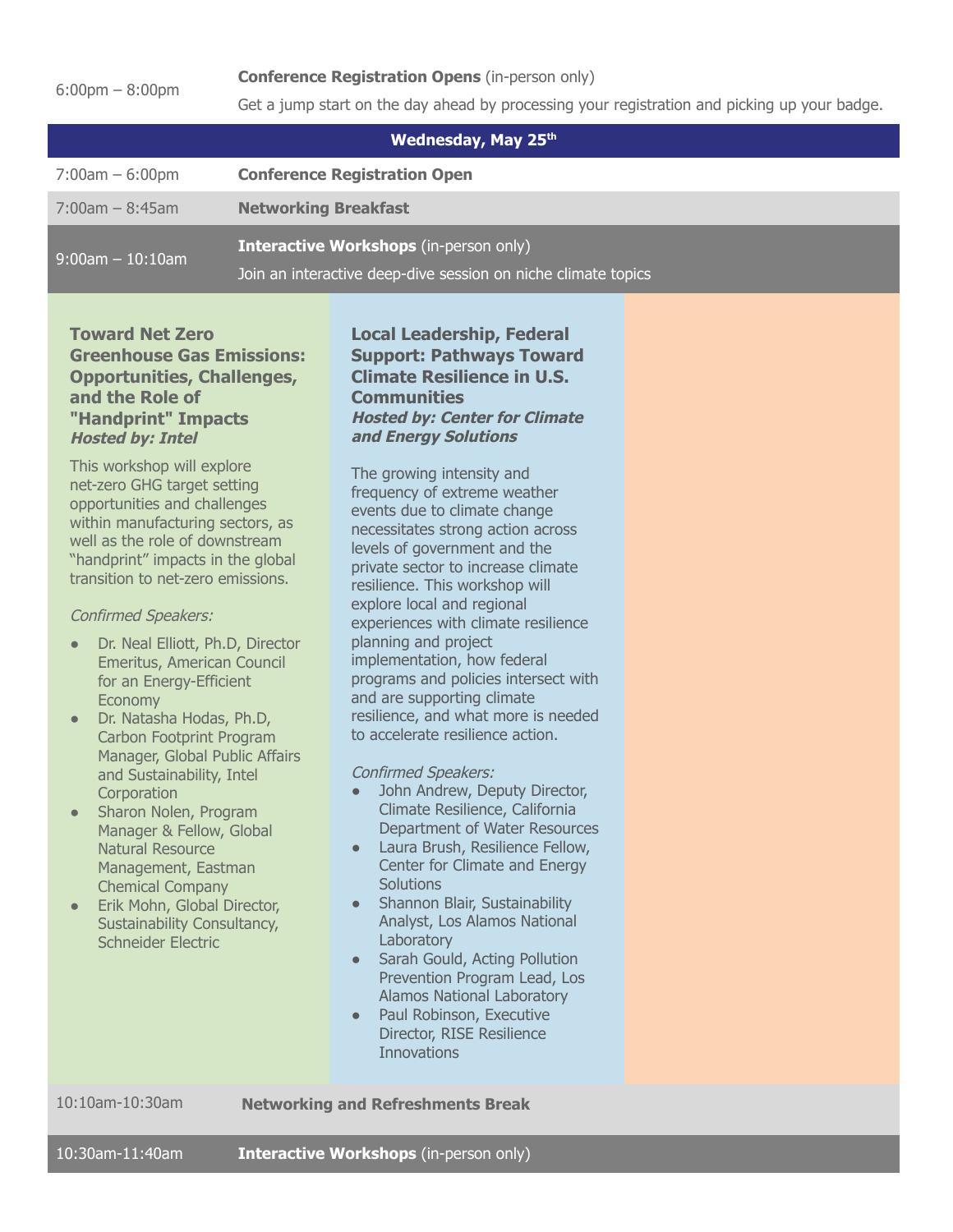# **SBTi Net Zero and Moving Beyond Value Chain Mitigation**

#### **Hosted by: World Wildlife Fund**

In this workshop, WWF experts will present how the Science-Based Targets initiative's Net Zero standard and new methodology for companies setting targets with footprints in the Forest, Land and Ag (FLAG) sectors are creating a new benchmark for the integrity of corporate Net Zero claims. We will explore how these new methodologies will interact with other developments, such as the upcoming GHG Protocol revisions and efforts to increase the supply and integrity of the voluntary carbon markets.

#### Confirmed Speakers:

- Christa Anderson, Director, Climate Science & Carbon Metrics, WWF
- Tim Juliani, Director, U.S. Corporate Climate Engagement, **WWF**
- Tim Letts, Deputy Director, Corporate Climate Engagement, WWF

#### **Elevating ESG to the Board Level and Beyond**

#### **Hosted by: Diligent**

This session will discuss the benefits of building a strong ESG program, how to treat ESG disclosures, and how best climate leaders can present their efforts to internal stakeholders while also articulating the business value behind it. In an effort to instill confidence in their work and help influence ESG policies and programs the workshop aims to provide tools to help practitioners: effectively communicate ESG policies; educate directors and executives on ESG strategy; and get their buy-in to adopt actions ensuring progress towards ESG goals.

Confirmed Speakers:

- Abbey Raish, Partner, ESG & Impact Practice, Kirkland & Ellis LLP
- Dottie Schindlinger, Executive Director, Diligent Institute

### **Purchasing Clean Energy for Impact**

#### **Hosted by: Center for Resource Solutions**

Investments in clean energy are critical to meeting growing energy demand and reducing carbon emissions. Today, corporate and institutional buyers of clean energy are also looking to maximize the environmental impact of their procurement. Participants of this workshop will explore different clean energy impact strategies and learn how buyers can measure and communicate impacts associated with their procurement. Guest speakers will share their own clean energy impact strategies and how they navigate through common challenges. This workshop will also offer an interactive format for attendees to engage with each other and share practices and different strategies.

#### Confirmed Speakers:

- James Critchfield, Director, Green Power Partnership Program, U.S. Environmental Protection Agency
- Lucas Grimes, Manager, Policy, Center for Resource Solutions
- Peggy Kellen, Director, Policy, Center for Resource Solutions
- Doug Miller, Deputy Director, Market & Policy Innovation, Clean Energy Buyers Institute

12:00pm-1:00pm **Networking Lunch**

#### **Plenary Session** (in-person & virtual)

1:00pm – 3:15pm

Carefully curated content focused on climate solutions and trends presented in the form of keynotes, interviews, and panel discussions

# **Welcome Address**

Introduction to the 11th annual Climate Leadership Conference from our organization leaders and headline sponsor.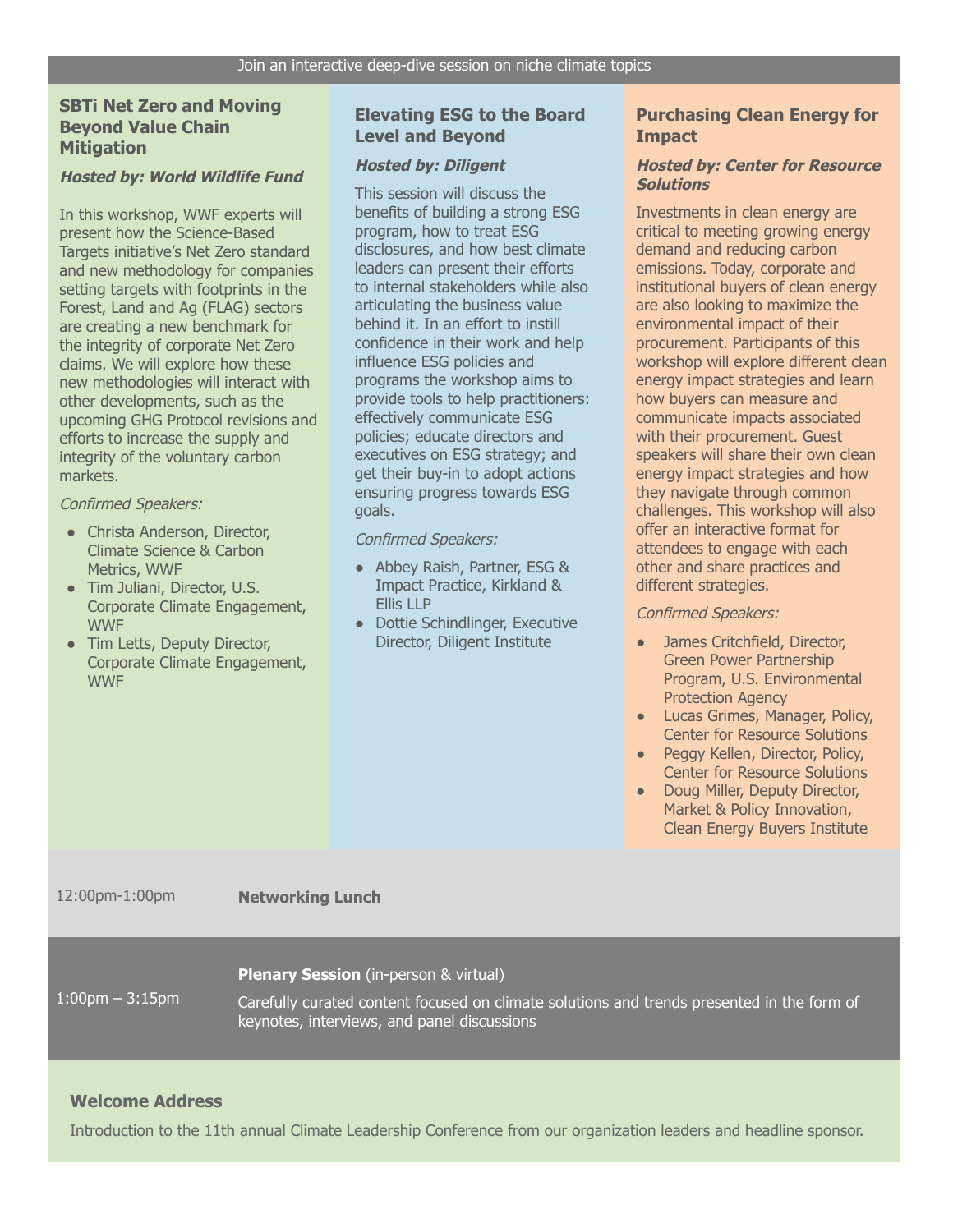#### Confirmed Speakers:

- Amy Holm, Executive Director, The Climate Registry
- Nathaniel Keohane, President, Center for Climate and Energy Solutions
- Antha Williams, Global Head of the Environment Program, Bloomberg Philanthropies

# **Policy Wins and Federal Action on Climate**

Keynote address by White House Administration officials highlighting federal climate policy and how the federal government is reducing its own carbon footprint.

#### Confirmed Speakers:

- Janet McCabe, Deputy Administrator, U.S. Environmental Protection Agency
- Andrew Mayock, Federal Chief Sustainability Officer, Council on Environmental Quality, Executive Office of the President

### **The Power Sector's Transition to Net Zero**

Power sector leaders share how the industry is decarbonizing its own emissions and paving the way for others.

#### Confirmed Speakers:

- Lisa Jacobson, President, Business Council for Sustainable Energy
- Calvin Butler, Senior Executive Vice President and Chief Operating Officer, Exelon
- Ralph Izzo, Chairman, President, and Chief Executive Officer, Public Service Enterprise Group (PSEG)
- Pedro Pizarro, President and Chief Executive Officer, Edison International

### **Driving Corporate Engagement in Climate Policy**

Leading companies discuss the critical role of public policy in meeting enterprise-level, national and global climate goals.

Confirmed Speakers:

- Victoria Mills, Managing Director, EDF+Business, Environmental Defense Fund
- Stephen Harper, Senior Director, Environment and Energy Policy, Intel
- John Monsif, Director, U.S. Federal Government Relations, Carrier
- Meghan Thurlow, Global Director, Public Affairs, GE

| $3:15$ pm $-3:35$ pm | <b>Networking &amp; Refreshments Break</b><br><b>Virtual Exhibit Hall Open</b>                                                                                                            |
|----------------------|-------------------------------------------------------------------------------------------------------------------------------------------------------------------------------------------|
| $3:35$ pm $-5:40$ pm | <b>Plenary Session</b> (in-person & virtual)<br>Carefully curated content focused on climate solutions and trends presented in the form of<br>keynotes, interviews, and panel discussions |

# **Decarbonizing the Built Environment**

Making up 40% of overall emissions, the built environment's pathway to net zero includes new opportunities for developers, builders, construction and materials.

#### Confirmed Speakers:

- Elizabeth Beardsley, Senior Policy Counsel, U.S. Green Building Council
- Joan Glickman, Program Manager for Advanced Building Construction Initiative and Residential Buildings Integration, Building Technologies Office, U.S. Department of Energy
- Michael LeMonds, Vice President of Environment, Land, and Government Affairs, Holcim U.S.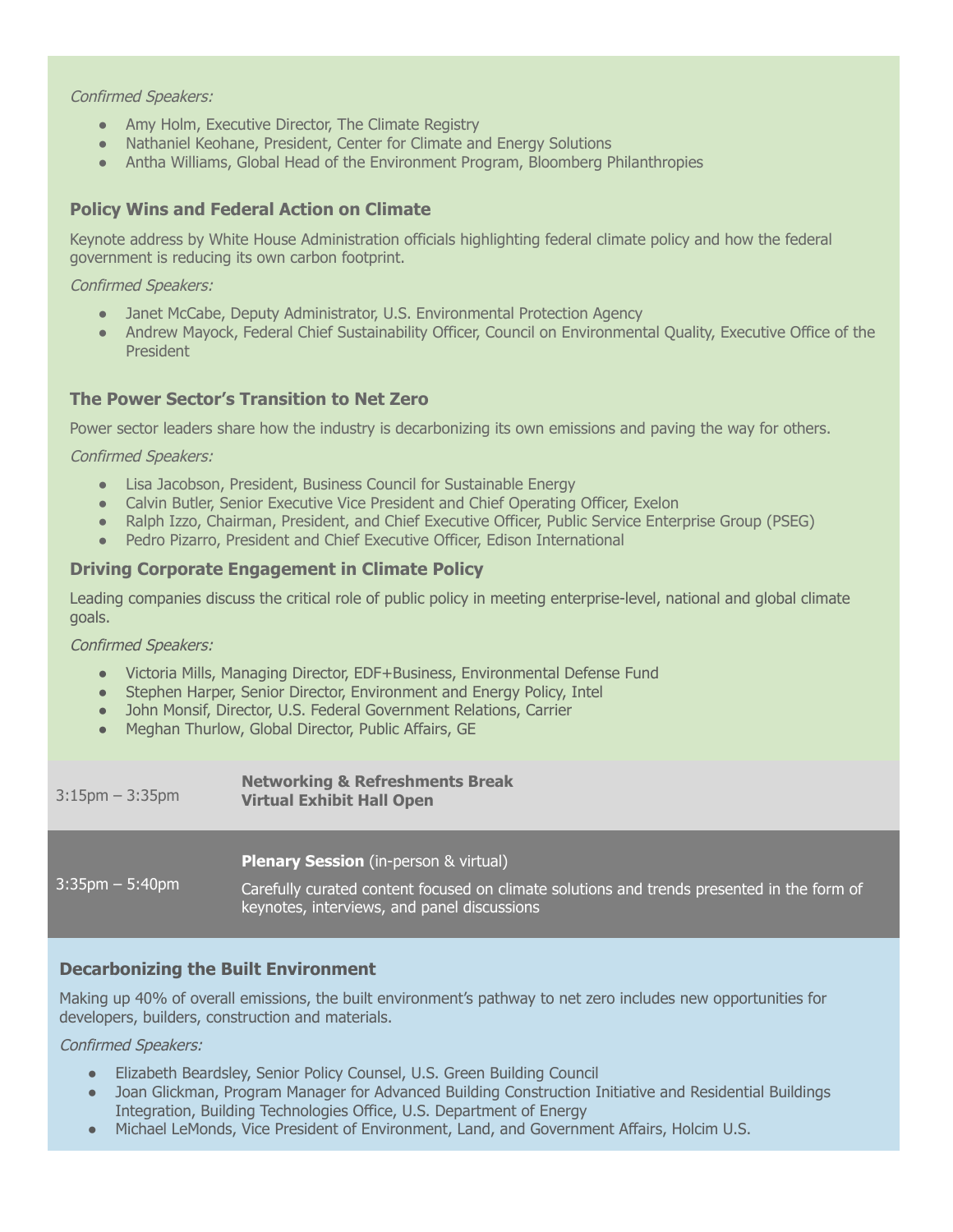Nanette Lockwood, Senior Director of Policy and Advocacy, Trane Technologies

# **Ensuring a Just and Fair Transition: When a Coal Fired Power Plant Goes Offline**

This conversation focuses on the importance of community-level planning when transitioning away from fossil fuels as we race to zero.

Confirmed Speakers:

- Shawn Patterson, Vice President of Environmental Management and Safety, DTE Energy
- Jeremy Richardson, Manager, Carbon-Free Electricity, Rocky Mountain Institute

# **Electrifying Transportation: Opportunities and Roadblocks**

Public and private sector professionals discuss the necessity of, and progress towards, electrifying our transportation sector.

Confirmed Speakers:

- Michael Berube, Deputy Assistant Secretary for Sustainable Transportation, U.S. Department of Energy
- Jessica Olson, Vice President, Policy, CALSTART
- Matthew Nelson, Director of Government Affairs, Electrify America
- James Schroll, Senior Analyst, Abt Associates
- Cynthia Williams, Global Director, Sustainability, Homologation and Compliance, Ford Motor Company

### **Climate Finance: How Public Dollars Can Catalyze Private Investment**

Experts discuss the significant capital and investment needed to achieve net zero and the breakthrough technologies and trends on the horizon.

Confirmed Speakers:

- Jake Levine, Chief Climate Officer, U.S. International Development Finance Corporation
- Alex Liftman, Global Environmental Executive, Bank of America
- Richard Saines, Partner, Pollination

| $5:45$ pm $-7:15$ pm | <b>Welcome Reception</b> (in-person) |
|----------------------|--------------------------------------|
|                      |                                      |

| Thursday, May 26th    |                                          |  |
|-----------------------|------------------------------------------|--|
| 7:00am-4:00pm         | <b>Conference Registration</b>           |  |
| $7:00$ am $-8:45$ am  | <b>Networking Breakfast</b>              |  |
| $9:00$ am $-11:00$ am | <b>Offsite Workshop</b> (in-person only) |  |

#### **Innovations in Washington, D.C. Building Decarbonization Hosted by: Arup**

Join Arup, global built environment consulting firm, for an offsite panel discussion that will bring together experts from public and private sectors to address the importance of working together across the architecture, engineering and construction industry to achieve practical and scalable solutions to lower buildings' carbon footprint for our net zero future. This event has limited tour capacity, so please register only if you are able to attend.

#### Confirmed Speakers:

- Robert Kay, Principal and Americas Climate and Sustainability Services Leader, Arup
- Kevin Kampschroer, Chief Sustainability Officer and Director of the Office of Federal High-Performance Green Buildings, U.S. General Services Administration
- Ali Alaswadi, Green Building Plan Reviewer, Department of Consumer and Regulatory Affairs, Washington, D.C.
- Linda Toth, Energy and Sustainability Team Leader and Associate, Arup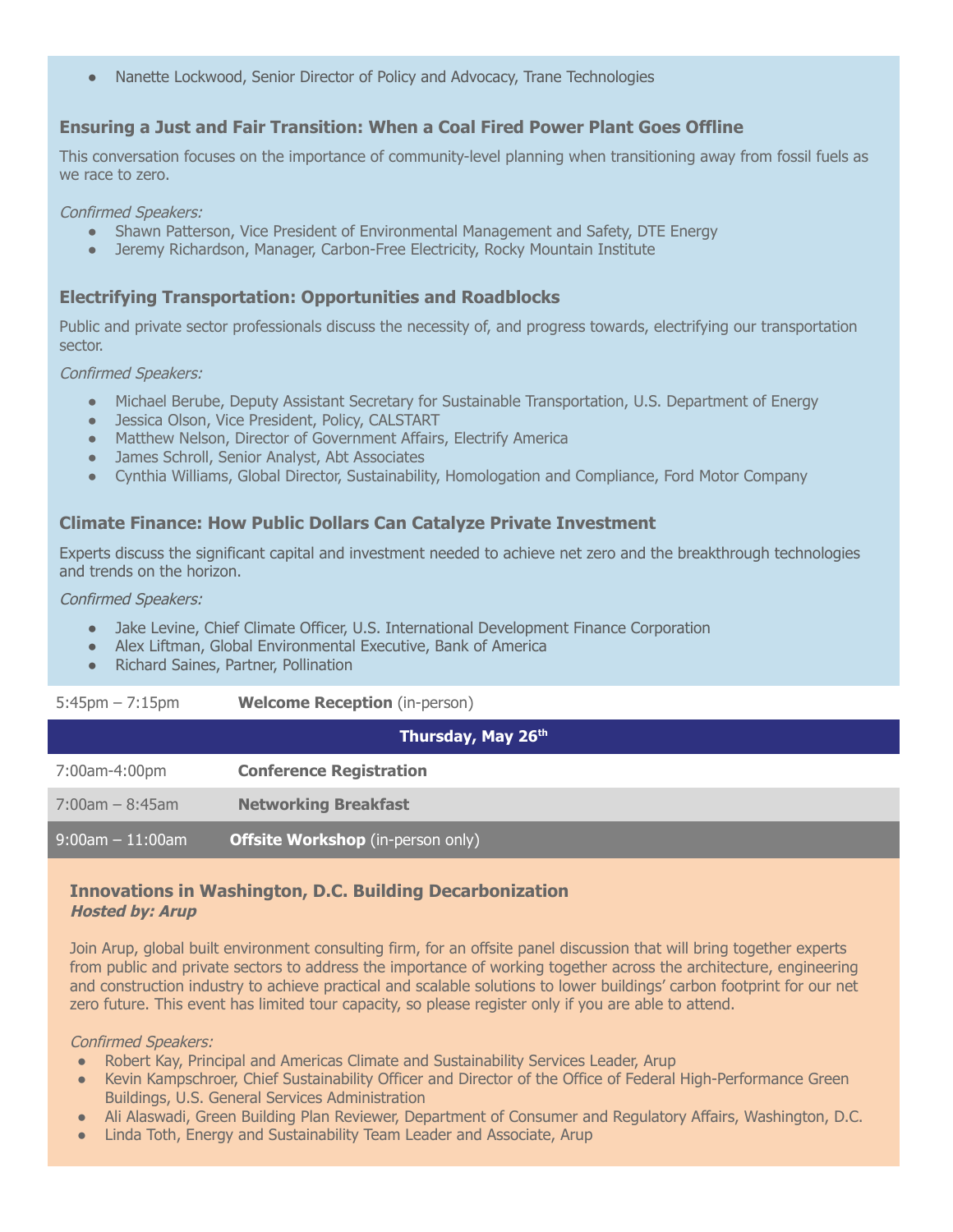9:00am – 10:10am

**Interactive Workshops** (in-person only)

Join an interactive deep-dive session on niche climate topics.

# **Negative Emissions: The Role of Carbon Dioxide Removal (CDR) Solutions to Achieve Carbon Neutrality and Beyond**

#### **Hosted by: Center for Climate and Energy Solutions**

Given the strong likelihood of continued carbon dioxide emissions from hard-to-decarbonize sectors, carbon dioxide removal (CDR) methods will likely be needed to produce the "negative emissions" required to achieve economy-wide carbon neutrality (and then carbon negativity). As more funding becomes available for CDR projects, this deep dive discussion will feature experts from research institutions, project developers, and policy advocates to identify major opportunities and challenges for the emerging CDR sector.

#### Confirmed Speakers:

- Mahmoud Abouelnaga, Solutions Fellow, Center for Climate and Energy Solutions
- Casey Leist, Senior Director of Carbon Finance, CarbonCure **Technologies**
- Kelly Erhart, President and Co-Founder, Project Vesta
- Scott Segal, Partner, Bracewell LLP

# **How Federal Agencies are Prioritizing New Climate Funding for Transportation**

#### **Hosted by: ICF**

The Bipartisan infrastructure Law has provided a significant infusion of funding to help the Biden Administration address climate change. In this session, ICF will lead a discussion with federal government transportation officials about how they plan to prioritize, provide support for, and create access to funding to make the greatest impact on climate change. The discussion will also provide information about funding opportunities and access for potential recipients.

#### Confirmed Speaker:

- Stacy Noblet, Vice President, Transportation Electrification + ICF Climate Center Senior Fellow, ICF
- Coral Torres Cruz, Senior Advisor to the FHWA Administrator, U.S. Department of Transportation
- Rachael Nealer, Interim Deputy Director, Joint Office of Energy and Transportation

# **Navigating the SEC Proposed Ruling: What does this mean for businesses now and into the future?**

#### **Hosted by: WSP**

This session will cover the differences between current voluntary corporate disclosure practices aligned with the TCFD Recommendations and the GHG Protocol and what is proposed in the SEC ruling specifically highlighting the main differences. Breakout groups will brainstorm ideas on how to mainstream climate change into business functions, whether or not the SEC proposed ruling changes. In what ways are businesses already incorporating or mainstreaming climate change enterprise-wide (e.g., into their business strategy, risk management, and financial oversight), and what areas need to improve in the future to effectively manage climate change and reduce the associated risks?

#### Confirmed Speakers:

- Katie Eisenbrown, Senior Project Director, WSP
- Darius Nassiry, Practice Leader, Sustainability, Energy and Climate Change at WSP and Director, Climate Finance at Climate Finance Advisors, Member of WSP
- Verena Radulovic, Vice President, Business Engagement, Center for Climate and Energy Solutions

#### 10:10am – 10:30pm **Networking and Refreshments Break**

10:30am – 11:40am

**Interactive Workshops** (in-person only)

Join an interactive deep-dive session on niche climate topics.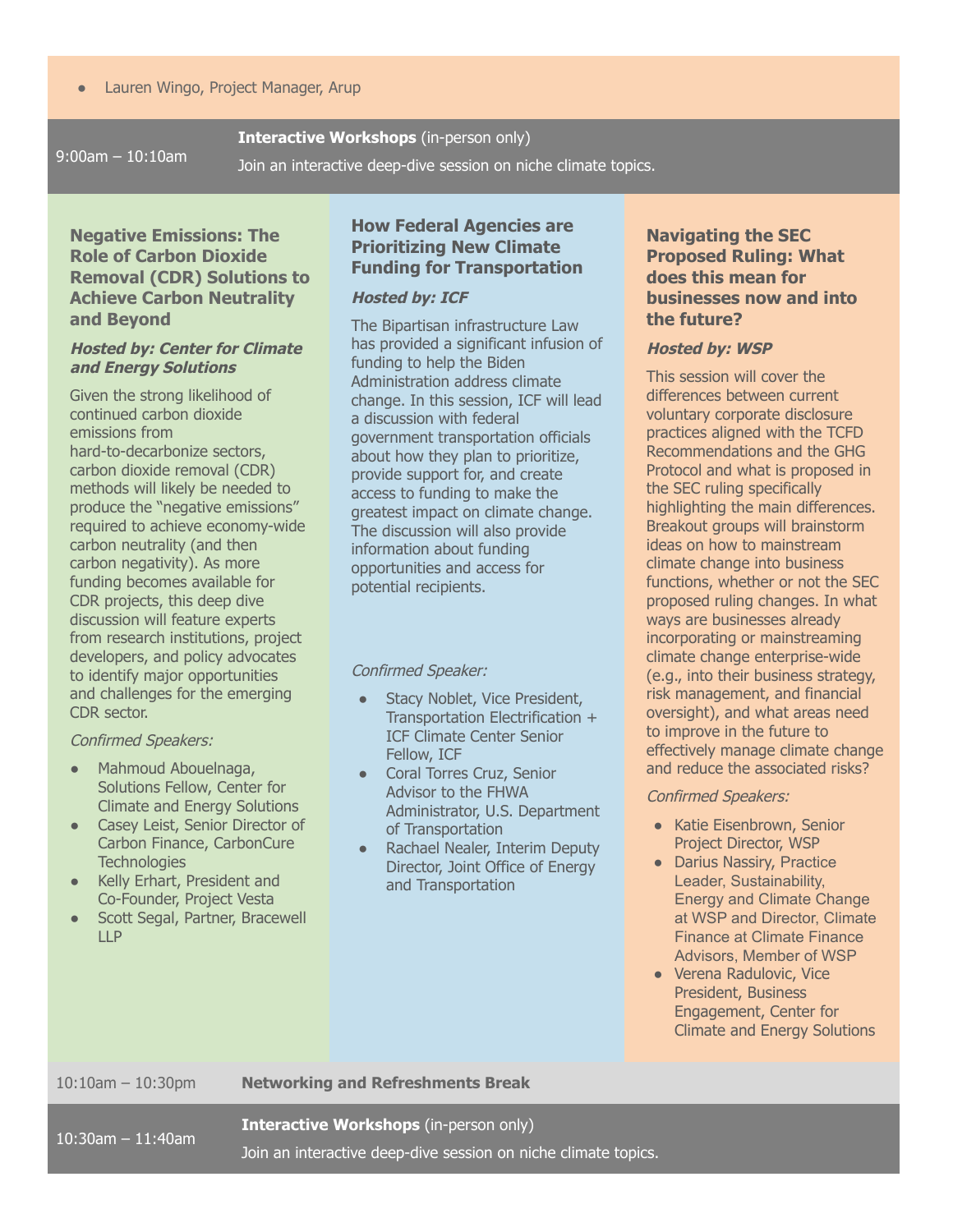# **The Policies We Need to Jumpstart the Electric Truck Transition**

#### **Hosted by: Environmental Defense Fund**

Despite making up only about 4% of vehicles on the road, the buses, work trucks and tractor trailers that distribute people and goods are the largest contributor among all highway vehicles to nitrogen oxide emissions and health harming fine particulates. Trucks are also a leading source of climate pollution in the U.S. The good news is the last five years have seen tremendous progress in both the supply and demand for large, zero emission vehicles. Accelerating the transition to zero-emission trucks is critical to meet net zero and other climate goals, especially for companies with significant Scope 3 emissions. But that transition will not happen without public policy. Therefore, net zero commitments must be coupled with advocacy for policies that create market certainty for zero-emission trucks and invest in clean, affordable charging infrastructure.

#### Confirmed Speakers:

- Jayant Kairam, Director, Global Public Policy - Environmental & Sustainability, Walmart
- Clarence Tong, U.S. Federal Affairs and Policy, Arrival
- Maren Taylor, Project Manager, Corporate Climate Leadership, Environmental Defense Fund

# **Coordination of Effort Across Governments to Address Extreme Heat in Disadvantaged Communities**

# **Hosted by: Georgetown Climate Center**

Extreme heat is an emerging public health crisis, causing more deaths than any other weather-related hazard, and is compounded by climate change. Due to historical inequities, people of color in urban areas are disproportionately exposed to high temperatures and suffer greater consequences. To address extreme heat impacts, every level of government needs to be involved. This panel will: provide an overview of programs and policies cities and states are employing to help their residents "beat the heat;" discuss the Biden Administration's Extreme Heat Interagency Working Group's efforts to support state and local efforts; and address potential areas for governments and agencies to add expertise, assistance, and resources.

Confirmed Speakers:

- Kathleen Dolan, Director, Environmental Health, Association of State and Territorial Health Officials
- Sarah Edwards, Climate Program Analyst, D.C. Department of Energy and Environment
- Victoria Ludwig, Program Manager, Heat Island Reduction Program, U.S. Environmental Protection Agency
- Mark Rupp, Adaptation Program Director, Georgetown Climate **Center**

# **Nature-Based Solutions: Carbon Market Trends and Industry Perspectives**

# **Hosted by: Bluesource, LLC**

This workshop will discuss the drivers for reductions and removals and how they differ from other types of solutions. It will dive into the efforts by the current standards body to distinguish removals in protocols and public registries, and will explore existing and projected supply and demand for nature-based solutions. This workshop will be interactive, using technology to involve the audience in the conversation about nature based solutions throughout. The bulk of the workshop time will be spent in conversation with industry leaders in the fight against climate change who will discuss their experience to date with greenhouse gas reduction goals and the role nature is playing in those goals.

# Confirmed Speakers:

- Janet Peace, Chief of Advisory Services, Bluesource, LLC
- Greg Ryan, Manager, Environmental Sustainability & Climate Change, DTE Energy
- Stephen Donofrio, Director, Ecosystem Marketplace, Forest **Trends**
- Lizzie Aldrich, Vice President of Business Development, Bluesource, LLC
- Andy Meislin, Sustainability Supervisor, UPS

**Climate Leadership Hall of Fame Luncheon** (in-person & virtual) **Climate Pioneer Award Presentation** (in-person & virtual)

12:00pm – 1:30pm

U.S. EPA Associate Administrator Vicki Arroyo will present the 2022 Climate Pioneer Award to Mary Nichols, featuring <sup>a</sup> special video message from Gina McCarthy. **Virtual Exhibit Hall Open**